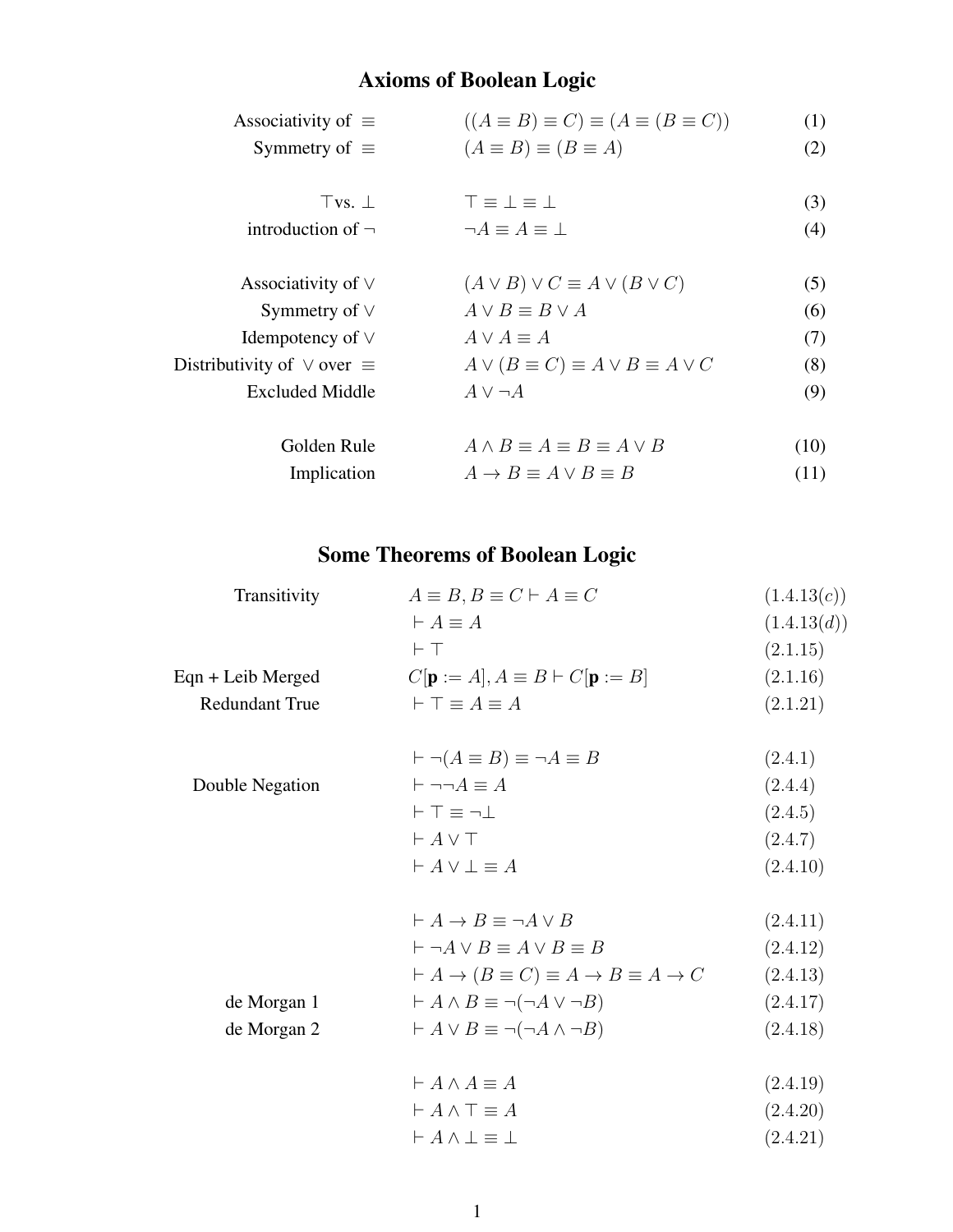# Some Theorems of Boolean Logic- continued

| Distributivity of $\vee$ over $\wedge$        | $\vdash A \lor (B \land C) \equiv (A \lor B) \land (A \lor C)$                             | (2.4.23(i))  |
|-----------------------------------------------|--------------------------------------------------------------------------------------------|--------------|
| Distributivity of $\wedge$ over $\vee$        | $\vdash A \land (B \lor C) \equiv (A \land B) \lor (A \land C)$                            | (2.4.23(ii)) |
| Distributivity of $\rightarrow$ over $\wedge$ | $\vdash A \to (B \land C) \equiv (A \to B) \land (A \to C)$                                | (2.4.25)     |
|                                               | $\vdash (A \lor B) \to C \equiv (A \to C) \land (B \to C)$                                 | (2.4.24)     |
| Ping-Pong Theorem                             | $\vdash A \equiv B \equiv (A \rightarrow B) \land (B \rightarrow A)$                       | (2.4.26)     |
| Merge                                         | $A, B \vdash A \wedge B$                                                                   | (2.5.1(1))   |
|                                               | $A \vee A \vdash A$                                                                        | (2.5.1(2))   |
|                                               | $A \vdash A \vee B$                                                                        | (2.5.1(3))   |
| Split                                         | $A \wedge B \vdash A$                                                                      | (2.5.1(4))   |
| Cut Rule                                      | $A \vee B, \neg A \vee C \vdash B \vee C$                                                  | (2.5.4)      |
|                                               | $A \vee B, \neg A \vee B \vdash B$                                                         | (2.5.5)      |
|                                               | $A \vee B, \neg A \vdash B$                                                                | (2.5.6)      |
|                                               | $A, \neg A \vdash \bot$                                                                    | (2.5.7)      |
|                                               | Modus Ponens $A, A \rightarrow B \vdash B$                                                 | (2.5.3)      |
|                                               | Transitivity of $\rightarrow$ $A \rightarrow B$ , $B \rightarrow C \vdash A \rightarrow C$ | (2.5.9)      |
|                                               | $A \to C, B \to D \vdash A \lor B \to C \lor D$                                            | (2.5.10)     |
| Proof by Cases                                | $A \to C, B \to C \vdash A \lor B \to C$                                                   | (2.5.11)     |
|                                               | $A \to C, \neg A \to C \vdash C$                                                           | (2.5.13)     |
|                                               |                                                                                            |              |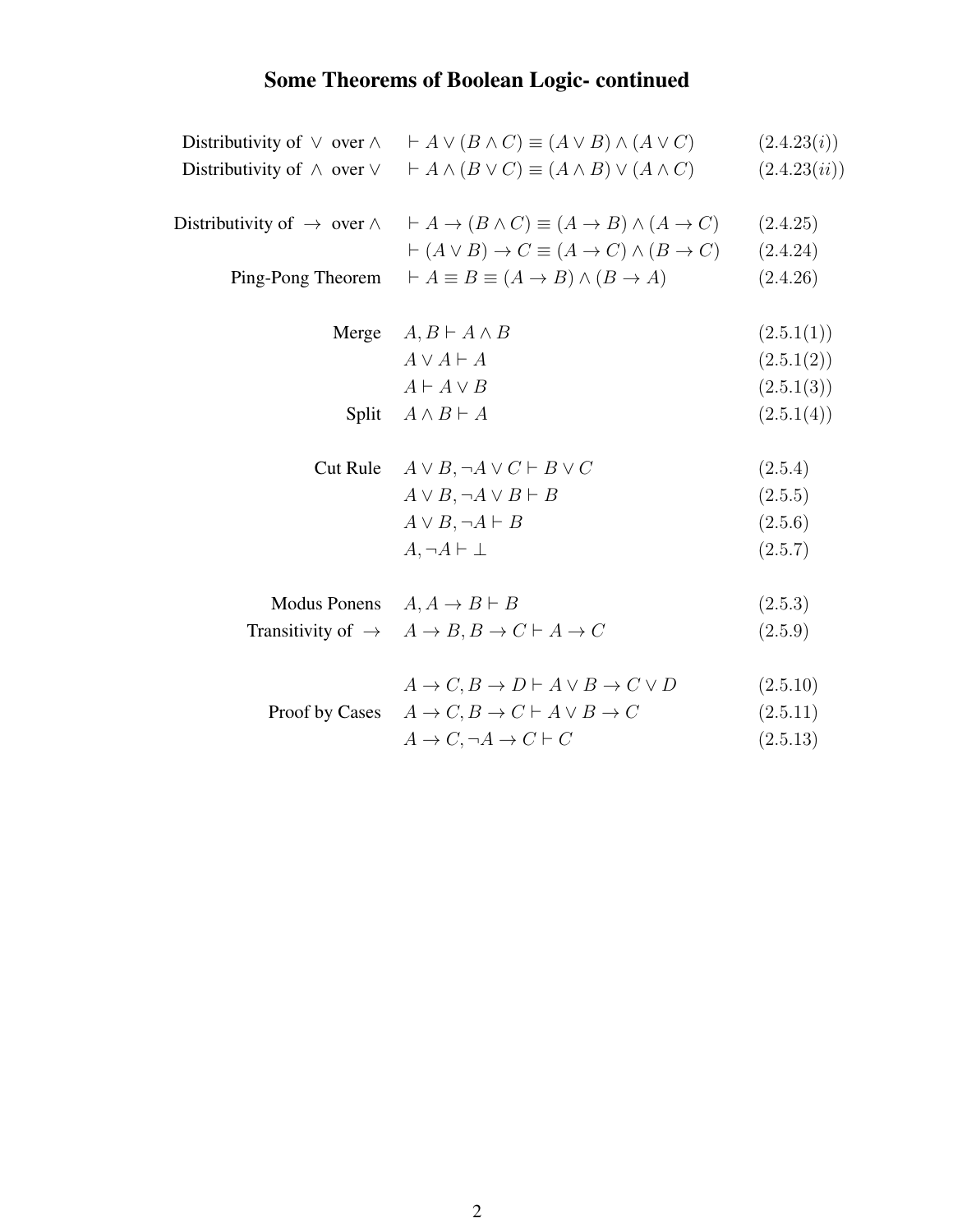#### Axioms of Predicate Logic

The axioms of Predicate Logic consist of all partial generalizations of the following schemata:

| Ax1 | All tautologies.                                                                     |                            |
|-----|--------------------------------------------------------------------------------------|----------------------------|
|     | Ax2 $(\forall x)A \rightarrow A[x := t]$                                             | Specialization axiom       |
|     | Ax3 $(\forall x)(A \rightarrow B) \rightarrow (\forall x)A \rightarrow (\forall x)B$ |                            |
|     | Ax4 $A \rightarrow (\forall x)A$ , if x dnof in A                                    |                            |
|     | Ax5 $x = x$                                                                          | Identity axiom             |
|     | Ax6 $s = t \to (A[x := s] \equiv A[x := t])$                                         | Leibniz axiom for equality |

### Some theorems & metatheorems of Predicate Logic

| <b>Weak Generalization</b> | If $\Gamma \vdash A$ , then $\Gamma \vdash (\forall x)A$ | (6.1.1) |
|----------------------------|----------------------------------------------------------|---------|
|                            | if x dnof in any formula of $\Gamma$                     |         |
|                            | If $\vdash A$ , then $\vdash (\forall x)A$               | (6.1.3) |

| Specialization | $(\forall x)A \vdash A[x := t]$ | (6.1.5) |
|----------------|---------------------------------|---------|
|                |                                 |         |

$$
(\forall x)A \vdash A \tag{6.1.6}
$$

$$
\vdash (\forall x)(\forall y)A \equiv (\forall y)(\forall x)A \tag{6.1.8}
$$
\nDistributivity of  $\forall$  over  $\land$ 

\n
$$
\vdash (\forall x)(A \land B) \equiv (\forall x)A \land (\forall x)B \tag{6.1.7}
$$

| $\forall$ -monotonicity | If $\Gamma \vdash A \to B$ , then $\Gamma \vdash (\forall x)A \to (\forall x)B$ | (6.1.9) |
|-------------------------|---------------------------------------------------------------------------------|---------|
|                         | if x dnof in any formula of $\Gamma$                                            |         |

If  $\Gamma \vdash A \equiv B$ , then  $\Gamma \vdash (\forall x)A \equiv (\forall x)B$  (6.1.11) if x dnof in any formula of Γ

| Weak Leibniz   | If $\vdash A \equiv B$ , then $\vdash C[\mathbf{p} \backslash A] \equiv C[\mathbf{p} \backslash B]$ | (6.2.1) |
|----------------|-----------------------------------------------------------------------------------------------------|---------|
| Strong Leibniz | $A \equiv B \vdash C[\mathbf{p} := A] \equiv C[\mathbf{p} := B]$                                    | (6.2.3) |

$$
\vdash (\forall x)(A \to B) \equiv A \to (\forall x)B \tag{6.4.1}
$$
  
if x  $\text{dof in } A$ 

$$
\vdash (\forall x)(A \lor B) \equiv A \lor (\forall x)B \tag{6.4.2}
$$
  
if x **dnof** inA

$$
\vdash (\exists x)(A \land B) \equiv A \land (\exists x)B \tag{6.4.3}
$$
  
if x dnof in A